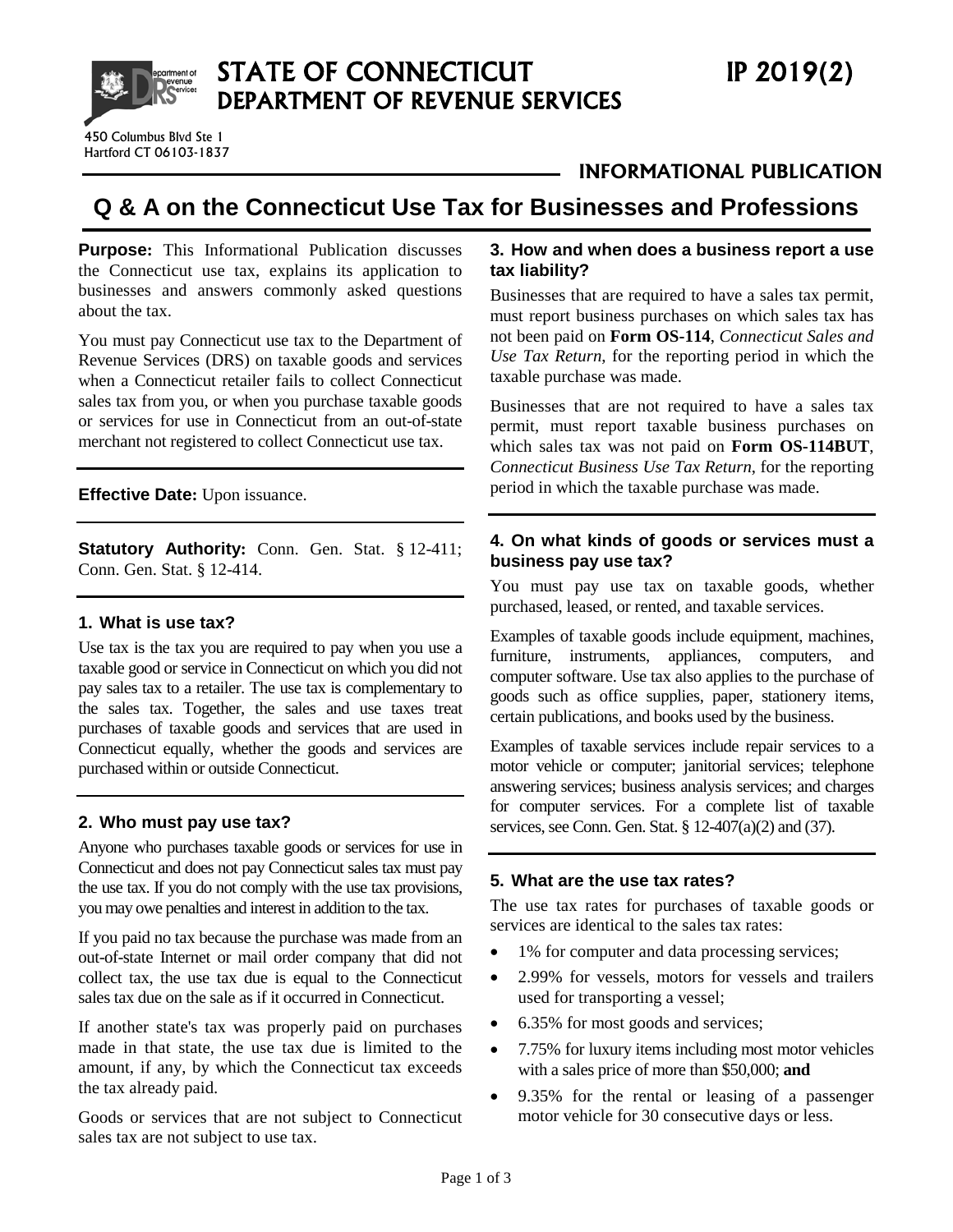#### **6. Are there exemptions from the use tax?**

Yes. Generally, any purchase or lease of goods or services not subject to Connecticut sales tax if purchased in Connecticut is not subject to use tax.

# **7. What if a Connecticut retailer does not collect tax on a sale of taxable goods or services?**

If a Connecticut retailer does not collect tax on a sale of taxable goods and services, the business customer must report and pay the use tax. Businesses report use tax on **Form OS-114** or **Form OS-114BUT**. See *Question 3*.

# **8. What if the business buys taxable goods or services in another state and the retailer charges sales tax for the other state?**

If the goods or services were purchased for use in Connecticut and the tax correctly paid to the other state is less than the Connecticut tax, the business must report and pay the difference between the Connecticut tax and the tax paid to the other state. If the sales tax correctly paid to the other state is equal to or more than the Connecticut tax, the business owes no use tax to Connecticut. There is no credit given for tax paid to another state if the tax was incorrectly paid to another state.

**Example:** A business purchased a \$1,000 computer in another state, and paid \$50 (\$1,000 x 5%) sales tax to that state. If the business bought the computer for use in Connecticut, it owes Connecticut use tax. The Connecticut tax of \$63.50 (\$1,000 x 6.35%) is reduced to \$13.50, after allowing a \$50 credit for the tax paid to the other state. If no tax was paid to the other state, the Connecticut use tax is \$63.50.

# **9. What if a business buys taxable goods or services for its own use over the Internet, from a television-shopping channel, or an out-of-state mail-order company, and the retailer does not charge Connecticut tax?**

If the business buys goods or services for use in Connecticut, it must report the use tax liability on **Form OS-114** or **Form OS-114BUT** for purchases made during the period. See *Question 3*.

# **10. Can a business register with DRS just for business use tax?**

Yes. A business not required to register to collect sales or use tax should still register to pay business use tax. If purchases are made in connection with a trade, occupation, business or profession, use **Form REG-1**, *Business Taxes Registration Application*, to register for business use tax.

Report taxable purchases on **Form OS-114BUT** for the reporting period in which the taxable purchase was made.

#### **11. Can a Connecticut business use a resale certificate to purchase goods and services for use by the business?**

No. A business can only use a resale certificate to purchase goods or services intended for resale in the regular course of business. Goods and services used in carrying on a business are consumed by the business and the tax must be reported and paid on them.

# **12. When may the use of a resale certificate result in a use tax liability for the business later?**

Use of a resale certificate leads to a use tax liability later if:

- A. A business purchases inventory for resale and subsequently consumes or uses it in the business. For example, a computer distributor may take a computer from inventory to do billing for the business. The business owes use tax on the price it paid for the computer.
- B. A business takes items purchased for resale and subsequently gives them away in a promotion. For example, a distributor of office supplies may send out pens and pencils as part of its advertising. The business owes use tax on the price it paid for the pens and pencils.

Any tangible personal property a retailer purchases for resale is exempt from use tax if the retailer takes the property out of inventory and donates it to:

- The United States or its agencies;
- Connecticut, its political subdivisions or their agencies; **or**
- Any IRC  $\S$  501(c)(3) exempt organization.

# **13. What common mistakes by a business lead to use tax liability assessments?**

The improper use of exemption certificates can lead to use tax liability*.* For example, non-manufacturing companies may **not** use manufacturer's exemption certificates to purchase machinery, materials, tools, and fuel. Likewise, nonprofit organizations may not purchase goods or services exempt from tax unless the goods or services are for the exclusive use of the organization.

In general, a contractor may not use a resale certificate to purchase goods and services used in fulfilling a construction contract. The lease of trucks, heavy equipment, and scaffolding, or the purchase of lumber,